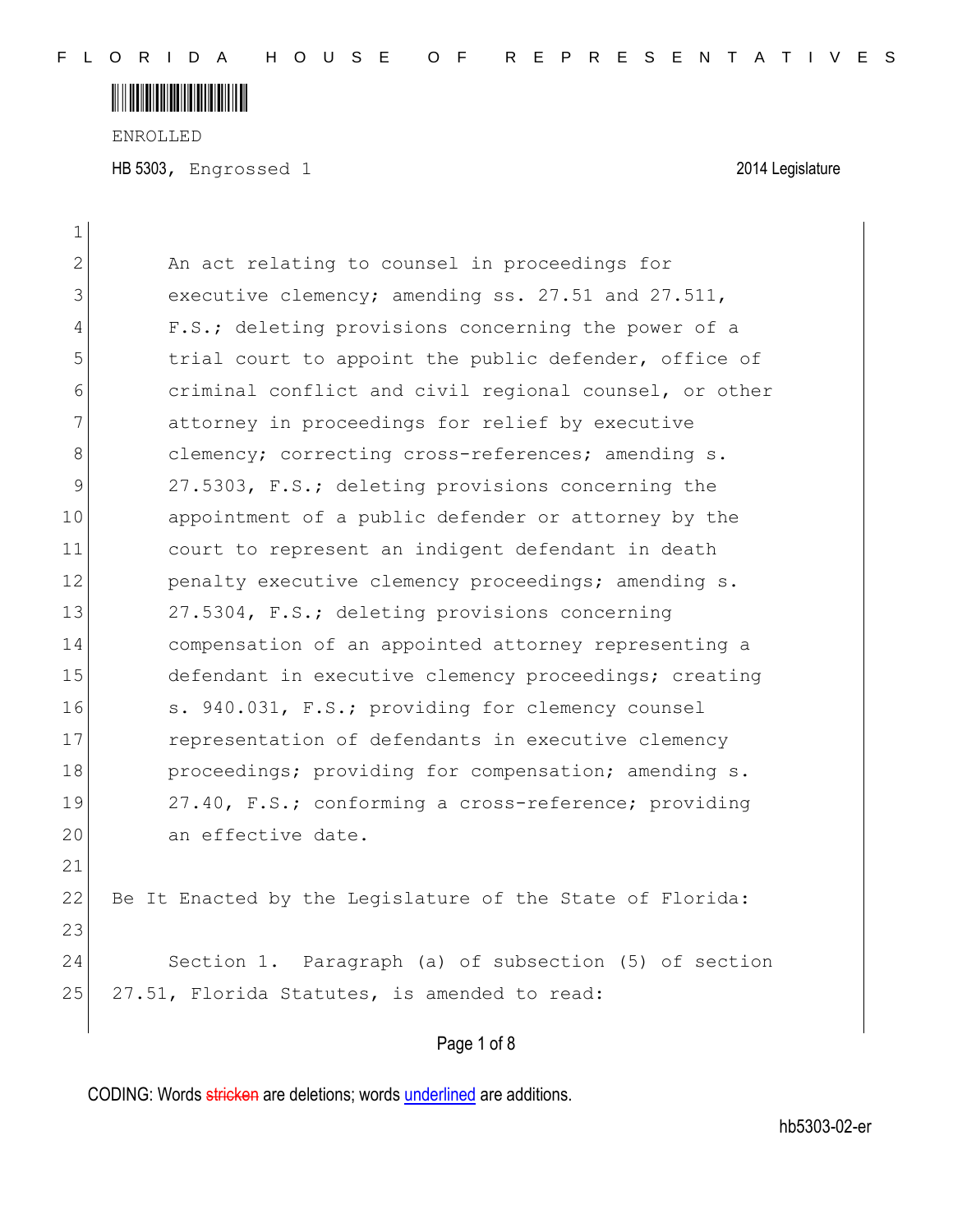

ENROLLED HB 5303, Engrossed 1 2014 Legislature

26 27.51 Duties of public defender.-

27 (5)(a) When direct appellate proceedings prosecuted by a 28 public defender on behalf of an accused and challenging a 29 judgment of conviction and sentence of death terminate in an 30 affirmance of such conviction and sentence, whether by the 31 Florida Supreme Court or by the United States Supreme Court or 32 by expiration of any deadline for filing such appeal in a state 33 or federal court, the public defender shall notify the accused 34 of his or her rights pursuant to Rule 3.851 <del>3.850</del>, Florida Rules 35 of Criminal Procedure, including any time limits pertinent 36 thereto, and shall advise such person that representation in any 37 collateral proceedings is the responsibility of the capital 38 collateral regional counsel. The public defender shall then 39 forward all original files on the matter to the capital 40 collateral regional counsel, retaining such copies for his or 41 her files as may be desired. However, the trial court shall 42 retain the power to appoint the public defender or other 43 attorney not employed by the capital collateral regional counsel 44 to represent such person in proceedings for relief by executive 45 elemency pursuant to ss. 27.40 and 27.5303.

46 Section 2. Subsection (9) of section 27.511, Florida 47 Statutes, is amended to read:

48 27.511 Offices of criminal conflict and civil regional 49 counsel; legislative intent; qualifications; appointment; 50 duties.—

#### Page 2 of 8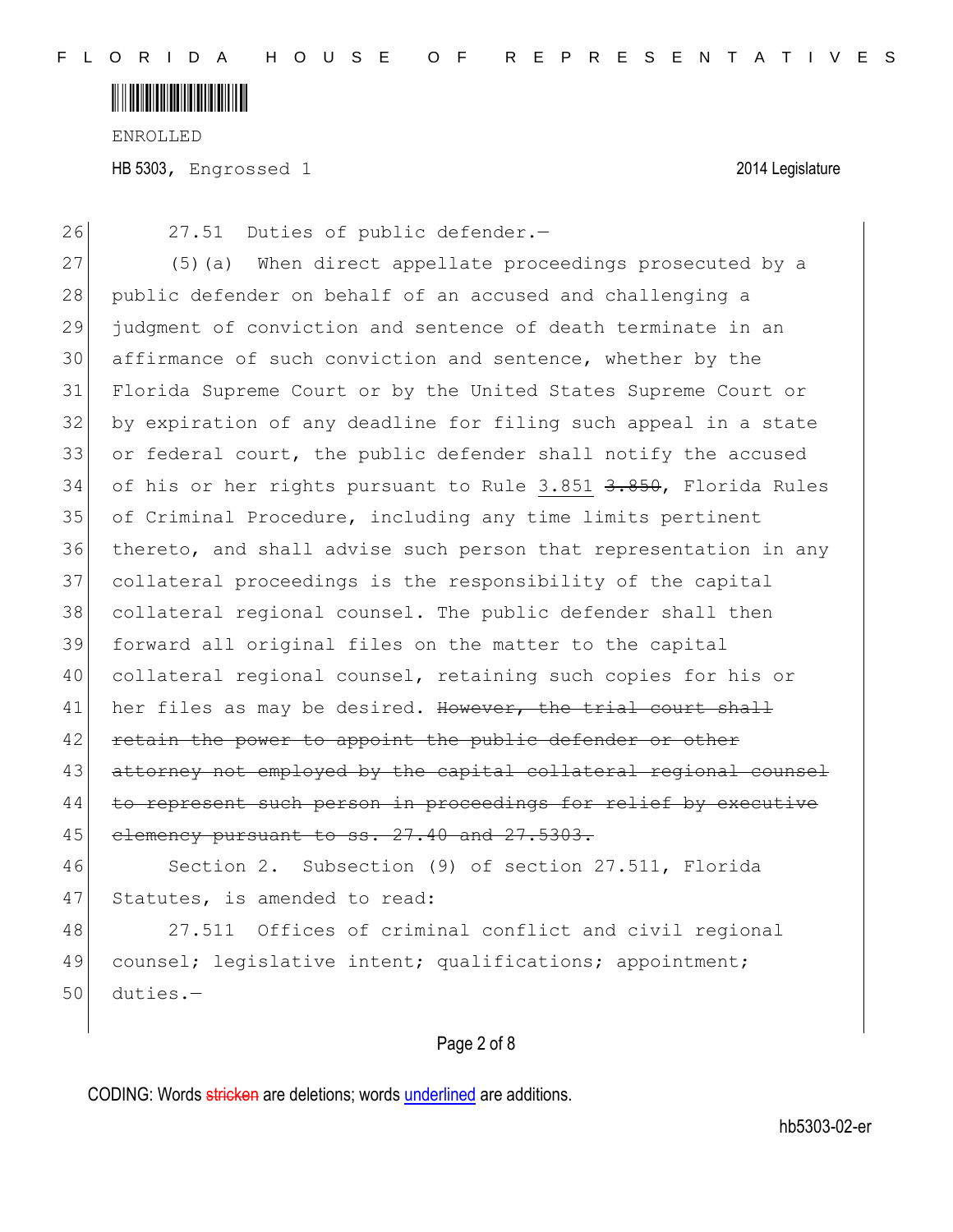

ENROLLED HB 5303, Engrossed 1 2014 Legislature

51 (9) When direct appellate proceedings prosecuted by the 52 office of criminal conflict and civil regional counsel on behalf 53 of an accused and challenging a judgment of conviction and 54 sentence of death terminate in an affirmance of such conviction 55 and sentence, whether by the Supreme Court or by the United 56 States Supreme Court or by expiration of any deadline for filing 57 such appeal in a state or federal court, the office of criminal 58 conflict and civil regional counsel shall notify the accused of 59 his or her rights pursuant to Rule 3.851 3.850, Florida Rules of 60 Criminal Procedure, including any time limits pertinent thereto, 61 and shall advise such person that representation in any 62 collateral proceedings is the responsibility of the capital 63 collateral regional counsel. The office of criminal conflict and 64 civil regional counsel shall forward all original files on the 65 matter to the capital collateral regional counsel, retaining 66 such copies for his or her files as may be desired or required 67 by law. However, the trial court shall retain the power to 68 appoint the office of criminal conflict and civil regional 69 counsel or other attorney not employed by the capital collateral 70 regional counsel to represent such person in proceedings for 71 relief by executive clemency pursuant to ss. 27.40 and 27.5303. 72 Section 3. Subsection (4) of section 27.5303, Florida 73 Statutes, is amended to read: 74 27.5303 Public defenders; criminal conflict and civil 75 regional counsel; conflict of interest.-

#### Page 3 of 8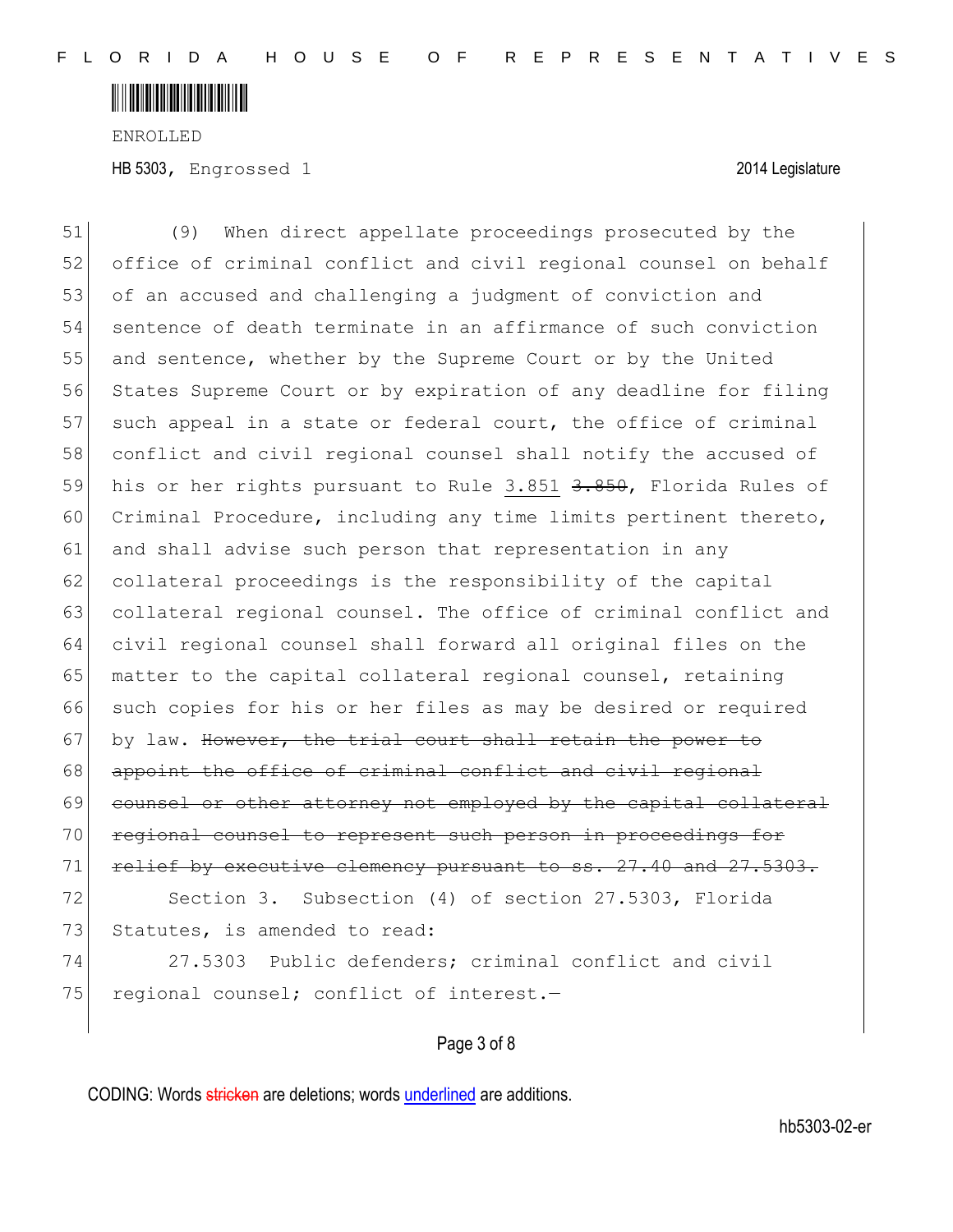

ENROLLED HB 5303, Engrossed 1 2014 Legislature

76 (4)(a) If a defendant is convicted and the death sentence 77 is imposed, the appointed attorney shall continue representation 78 through appeal to the Supreme Court. The attorney shall be 79 compensated as provided in s. 27.5304. If the attorney first 80 appointed is unable to handle the appeal, the court shall 81 appoint another attorney and that attorney shall be compensated 82 as provided in s. 27.5304.  $83$  (b) The public defender or an attorney appointed pursuant  $84$  to this section may be appointed by the court rendering the 85 indement imposing the death penalty to represent an indigent 86 defendant who has applied for executive clemency as relief from 87 the execution of the judgment imposing the death penalty. 88 (b) $\leftarrow$  When the appointed attorney in a capital case has 89 completed the duties imposed by this section, the attorney shall 90 file a written report in the trial court stating the duties 91 performed by the attorney and apply for discharge. 92 Section 4. Subsection (5) of section 27.5304, Florida 93 Statutes, is amended to read: 94 27.5304 Private court-appointed counsel; compensation; 95 notice.-96 (5) The compensation for representation in a criminal 97 proceeding shall not exceed the following: 98 (a) $\pm$ . For misdemeanors and juveniles represented at the 99 trial level: \$1,000. 100 (b)  $2$ . For noncapital, nonlife felonies represented at the

#### Page 4 of 8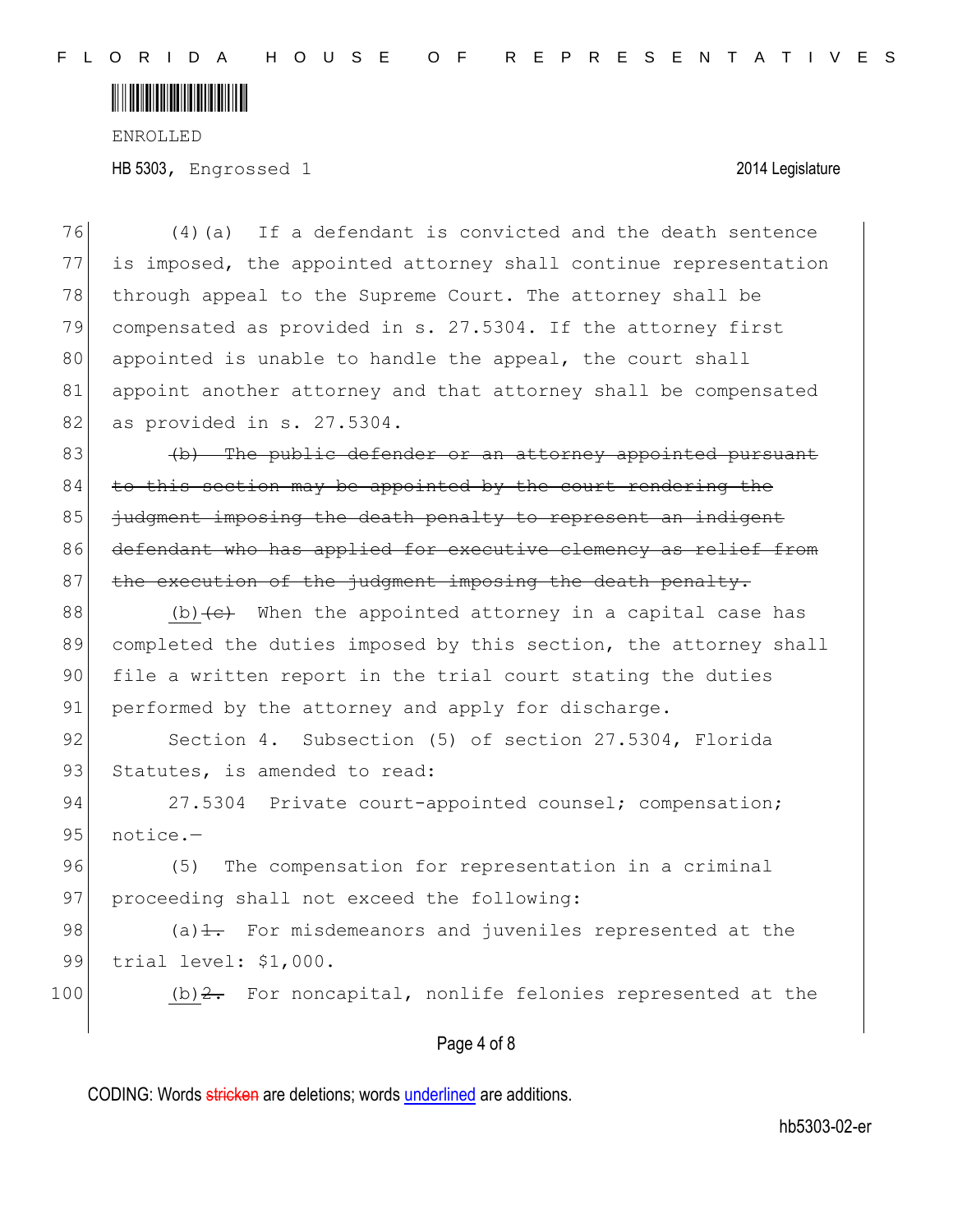ENROLLED

 $\overline{\phantom{a}}$ 

HB 5303, Engrossed 1 2014 Legislature

| 101 | trial level: \$2,500.                                            |
|-----|------------------------------------------------------------------|
| 102 | $(c)$ 3. For life felonies represented at the trial level:       |
| 103 | \$3,000.                                                         |
| 104 | $(d)$ 4. For capital cases represented at the trial level:       |
| 105 | \$15,000. For purposes of this subparagraph, a "capital case" is |
| 106 | any offense for which the potential sentence is death and the    |
| 107 | state has not waived seeking the death penalty.                  |
| 108 | (e) $\frac{5}{2}$ . For representation on appeal: \$2,000.       |
| 109 | (b) If a death sentence is imposed and affirmed on appeal        |
| 110 | to the Supreme Court, the appointed attorney shall be allowed    |
| 111 | compensation, not to exceed \$1,000, for attorney fees and costs |
| 112 | incurred in representing the defendant as to an application for  |
| 113 | executive clemency, with compensation to be paid out of general  |
| 114 | revenue from funds budgeted to the Justice Administrative        |
| 115 | Commission.                                                      |
| 116 | Section 5. Section 940.031, Florida Statutes, is created         |
| 117 | to read:                                                         |
| 118 | 940.031 Clemency counsel when sentence of death imposed.-        |
| 119 | The Board of Executive Clemency may appoint private<br>(1)       |
| 120 | counsel to represent a person sentenced to death for relief by   |
| 121 | executive clemency at such time as the board deems appropriate   |
| 122 | for clemency consideration. The board shall maintain a list of   |
| 123 | private counsel available for appointment under this section.    |
| 124 | The appointed attorney shall be compensated by the<br>(2)        |
| 125 | board, not to exceed \$10,000, for attorney fees and costs       |

### Page 5 of 8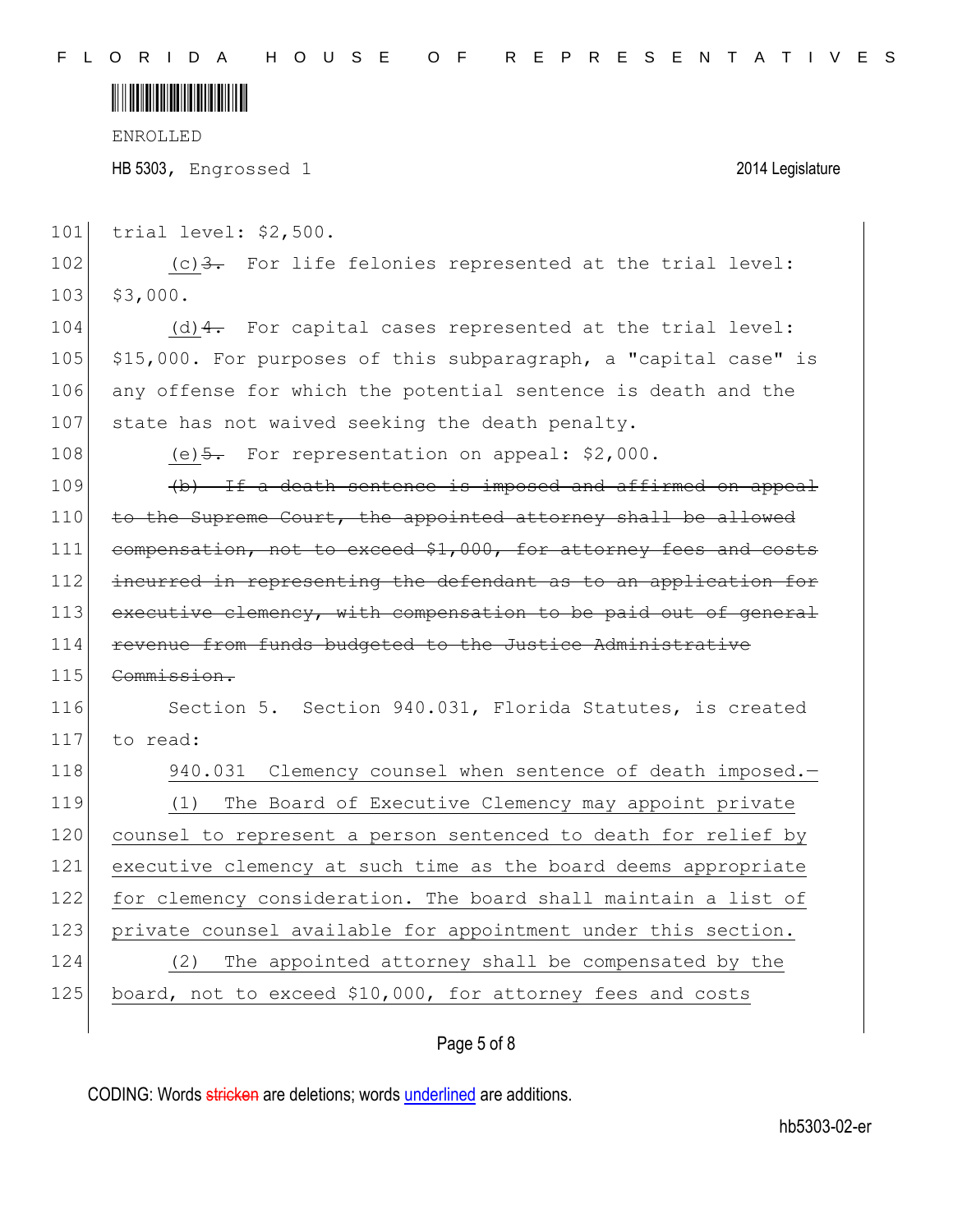ENROLLED

HB 5303, Engrossed 1 2014 Legislature

| 126 | incurred in representing the person for relief by executive      |
|-----|------------------------------------------------------------------|
| 127 | clemency, with compensation to be paid out of the General        |
| 128 | Revenue Fund from funds budgeted to the Parole Commission.       |
| 129 | It is the intent of the Legislature that the fee<br>(3)          |
| 130 | prescribed under this section comprises the full and complete    |
| 131 | compensation for appointed private counsel. It is further the    |
| 132 | intent of the Legislature that the fee in this section is        |
| 133 | prescribed for the purpose of providing counsel with notice of   |
| 134 | the limit on the amount of compensation for representation under |
| 135 | this section. Appointment of counsel for executive clemency      |
| 136 | under this section shall be at the board's sole discretion. The  |
| 137 | provision of counsel for executive clemency under this section   |
| 138 | does not create a statutory right to counsel in such             |
|     |                                                                  |
| 139 | proceedings.                                                     |
| 140 | Section 6. Paragraph (a) of subsection (3) of section            |
| 141 | 27.40, Florida Statutes, is amended to read:                     |
| 142 | 27.40 Court-appointed counsel; circuit registries; minimum       |
| 143 | requirements; appointment by court.-                             |
| 144 | In utilizing a registry:<br>(3)                                  |
| 145 | The chief judge of the circuit shall compile a list of<br>(a)    |
| 146 | attorneys in private practice, by county and by category of      |
| 147 | cases, and provide the list to the clerk of court in each        |
| 148 | county. The chief judge of the circuit may restrict the number   |
| 149 | of attorneys on the general registry list. To be included on a   |
| 150 | registry, attorneys shall certify:                               |

### Page 6 of 8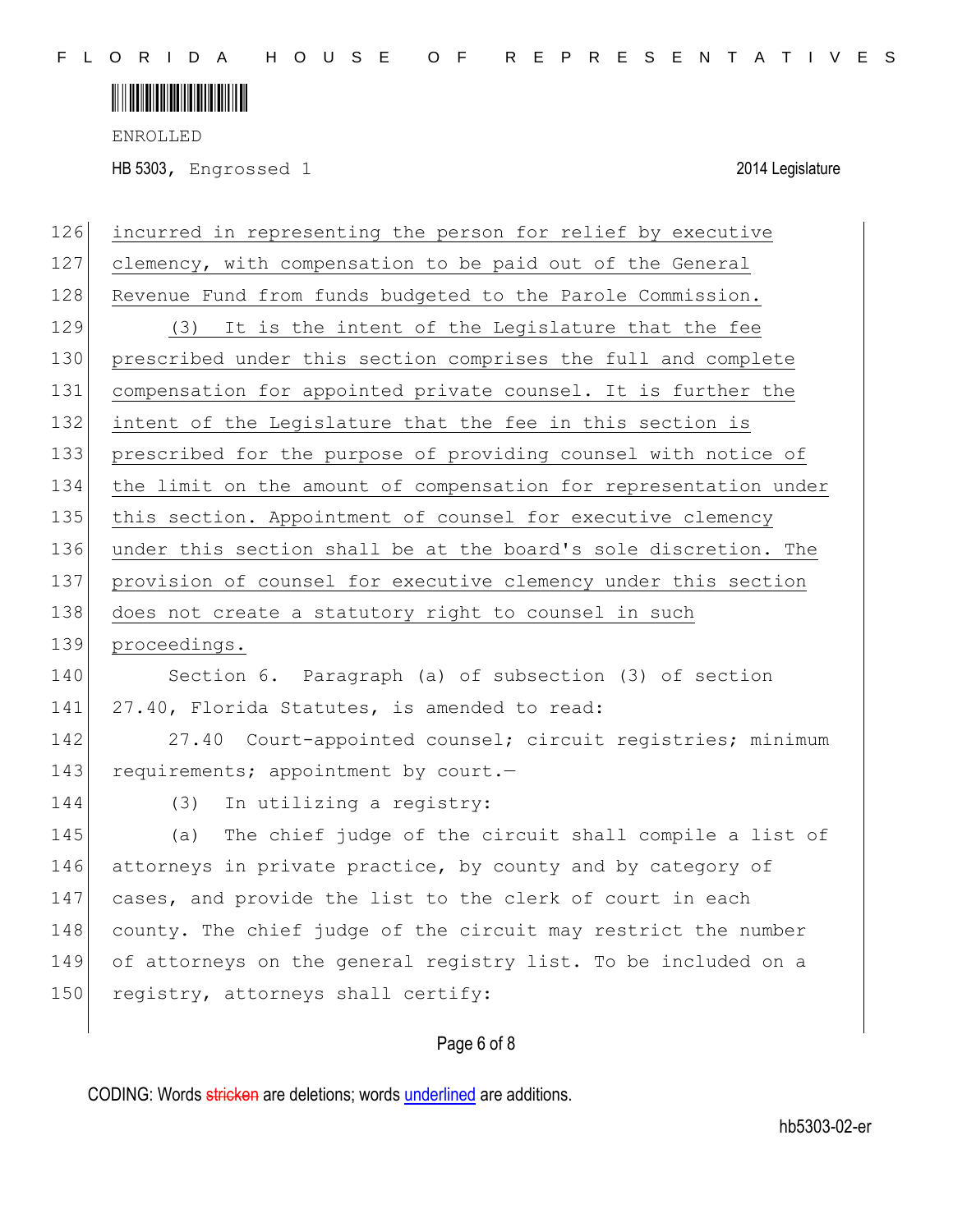ENROLLED HB 5303, Engrossed 1 2014 Legislature

| 151 | That they meet any minimum requirements established by<br>1.        |
|-----|---------------------------------------------------------------------|
| 152 | the chief judge and by general law for court appointment;           |
| 153 | 2.<br>That they are available to represent indigent                 |
| 154 | defendants in cases requiring court appointment of private          |
| 155 | counsel;                                                            |
| 156 | That they are willing to abide by the terms of the<br>3.            |
| 157 | contract for services; and                                          |
| 158 | Whether they are willing to accept as full payment the<br>4.        |
| 159 | flat fees prescribed in s. 27.5304, notwithstanding the             |
| 160 | provisions of s. $27.5304(12)$ , except for cases brought under the |
| 161 | Racketeer Influenced and Corrupt Organizations Act and capital      |
| 162 | cases as defined in s. $27.5304(5)$ (d) $27.5304(5)$ (a) 4.         |
| 163 |                                                                     |
|     |                                                                     |
| 164 | To be included on a registry, an attorney also must enter into a    |
| 165 | contract for services with the Justice Administrative               |
| 166 | Commission. Failure to comply with the terms of the contract for    |
| 167 | services may result in termination of the contract and removal      |
| 168 | from the registry. Each attorney on the registry shall be           |
| 169 | responsible for notifying the clerk of the court and the Justice    |
| 170 | Administrative Commission of any change in his or her status.       |
| 171 | Failure to comply with this requirement shall be cause for          |
| 172 | termination of the contract for services and removal from the       |
| 173 | registry until the requirement is fulfilled. In addition to         |
| 174 | general registries, the chief judge may establish limited           |
| 175 | registries that include only those attorneys willing to waive       |

### Page 7 of 8